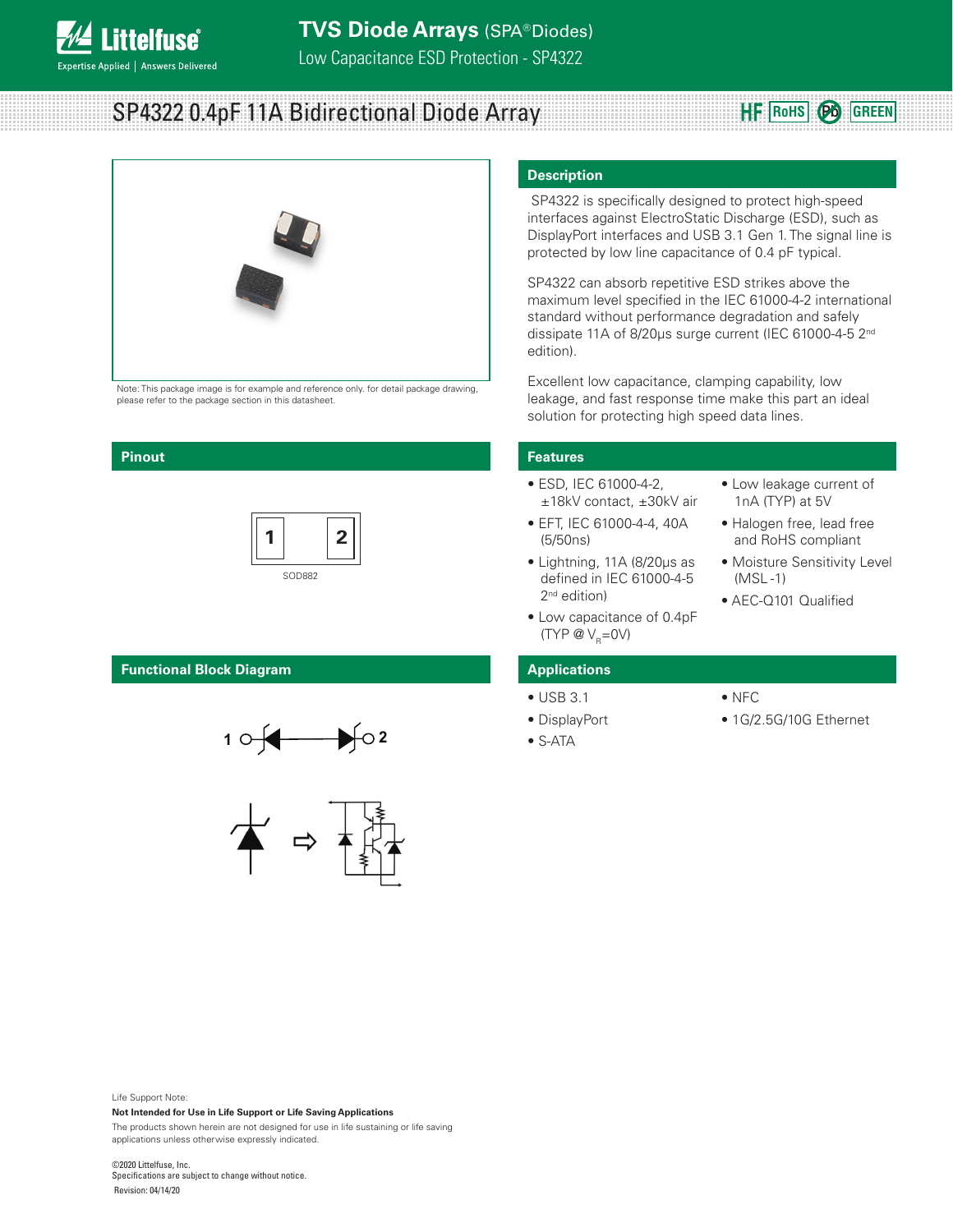# **Absolute Maximum Ratings**

| Symbol      | Parameter                           | Value        | Units   |
|-------------|-------------------------------------|--------------|---------|
| 'PP         | Peak Current $(t_{n} = 8/20 \mu s)$ |              |         |
| OP          | <b>Operating Temperature</b>        | -40 to 125   | $\circ$ |
| <b>STOR</b> | Storage Temperature                 | $-55$ to 150 |         |

*CAUTION: Stresses above those listed in "Absolute Maximum Ratings" may cause permanent damage to the component. This is a stress only rating and operation of the component at these or any other conditions above those indicated in the operational sections of this specification is not implied.*

# **Electrical Characteristics (T<sub>OP</sub>=25°C)**

| Parameter                          | Symbol                         | <b>Test Conditions</b>                           | <b>Min</b> | Typ | <b>Max</b> | <b>Units</b> |
|------------------------------------|--------------------------------|--------------------------------------------------|------------|-----|------------|--------------|
| Reverse Standoff Voltage           | $V_{RWM}$                      | $I_p = 1 \mu A$                                  |            |     | 5          | $\vee$       |
| Breakdown Voltage                  | $\mathsf{V}_{\text{\tiny BR}}$ | $I_R = 1mA$                                      |            |     |            | $\vee$       |
| Reverse Leakage Current            | LEAK                           | $V_{p} = 5V$                                     |            | 1   | 100        | nA           |
| <b>Holding Voltage</b>             | $V_{HOLD}$                     | I/O to I/O                                       |            | 2.3 |            | $\vee$       |
| Clamp Voltage <sup>1</sup>         | $V_c$                          | $I_{\rm pp} = 1A$ , t <sub>p</sub> =8/20µs       |            | 4   |            | $\vee$       |
|                                    |                                | $I_{\text{pp}} = 11A, t_{\text{n}} = 8/20 \mu s$ |            | 8   |            | $\vee$       |
| Dynamic Resistance <sup>2</sup>    | $R_{DYN}$                      | TLP, $t_p = 100$ ns                              |            | 0.2 |            | $\Omega$     |
| ESD Withstand Voltage <sup>1</sup> | $\mathsf{V}_{\texttt{ESD}}$    | IEC 61000-4-2 (Contact Discharge)                | ±18        |     |            | kV           |
|                                    |                                | IEC 61000-4-2 (Air Discharge)                    | ±30        |     |            | kV           |
| Diode Capacitance <sup>1</sup>     | $C_{\text{IO-GND}}$            | Reverse Bias=0V, f=1MHz                          |            | 0.4 | 0.5        | pF           |

Note:

1. Parameter is guaranteed by design and/or component characterization.

2.Transmission Line Pulse (TLP) with 100ns width, 0.2ns rise time, and average window t1=70ns to t2= 90ns



### **Capacitance vs. Reverse Bias Clamping voltage vs. I<sub>nn</sub> for 8/20µs waveshape**

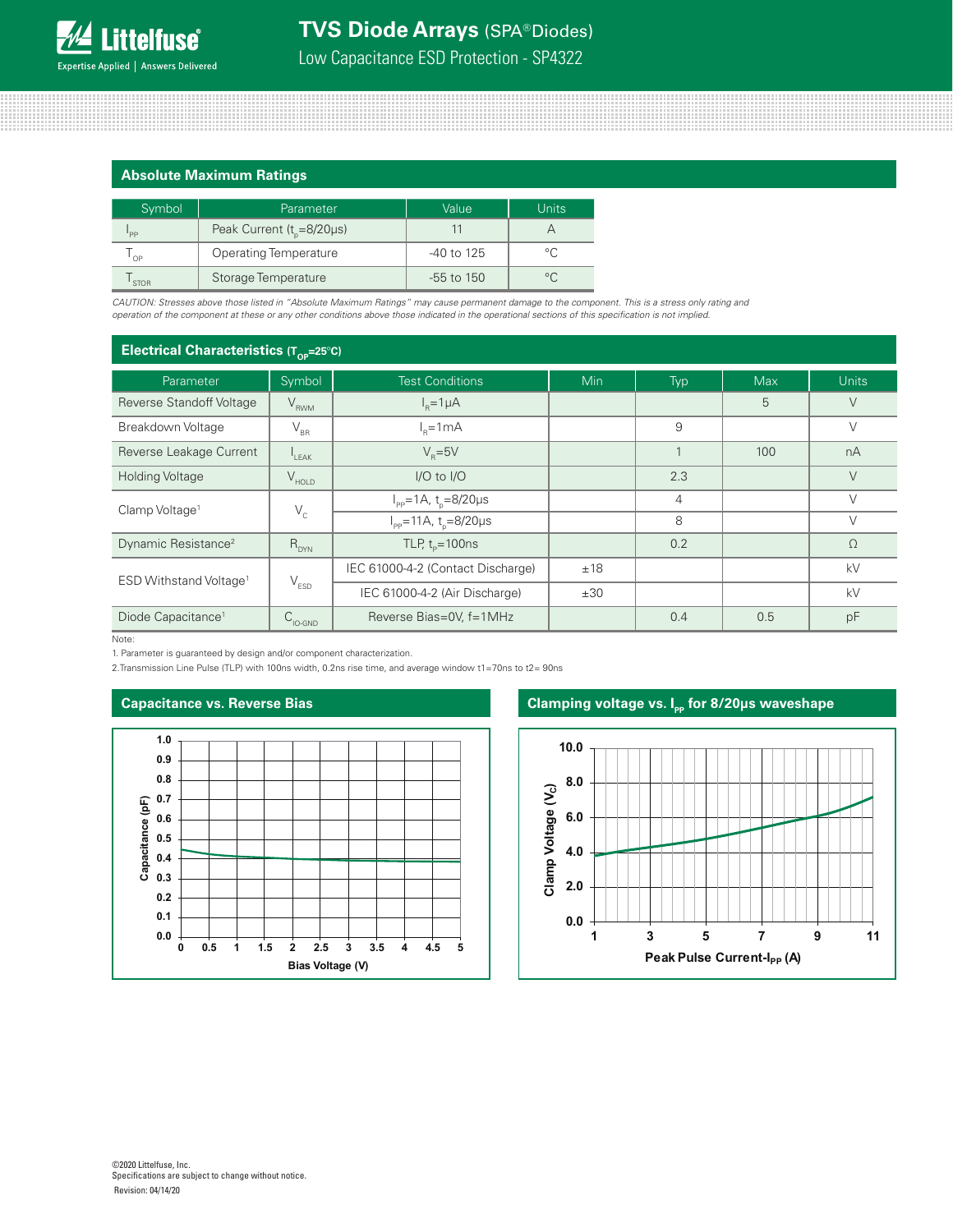**Littelfuse**® Expertise Applied | Answers Delivered



# **8/20μs Pulse Waveform**



# **IEC 61000-4-2 +8 kV Contact ESD Clamping Voltage**







# **IEC 61000-4-2 -8 kV Contact ESD Clamping Voltage**

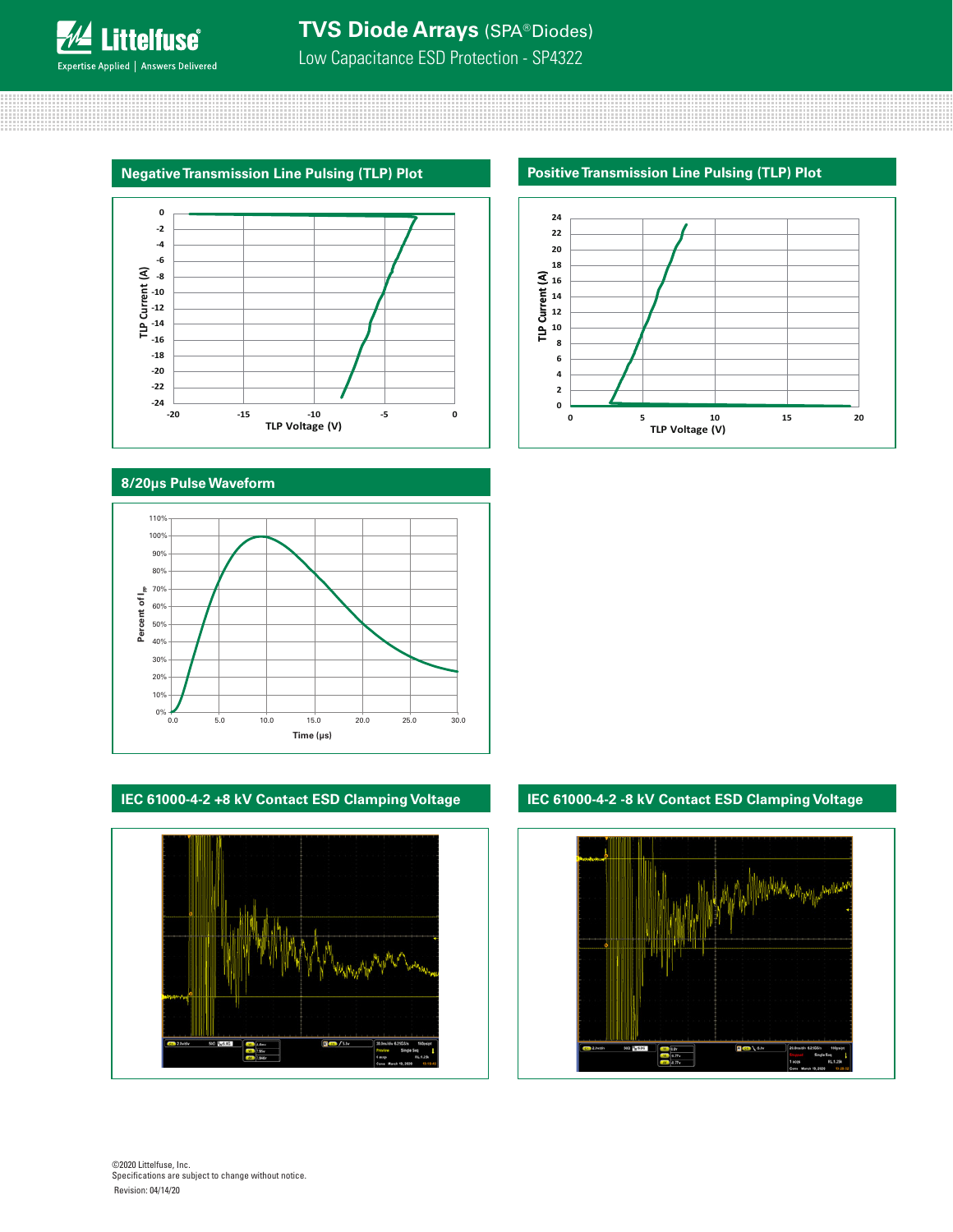# **Soldering Parameters**

| <b>Reflow Condition</b>                               |                                                           | Pb - Free assembly |  |  |
|-------------------------------------------------------|-----------------------------------------------------------|--------------------|--|--|
| Pre Heat                                              | - Temperature Min $(T_{\text{s/min}})$                    | $150^{\circ}$ C    |  |  |
|                                                       | - Temperature Max (T <sub>s(max)</sub> )                  | $200^{\circ}$ C    |  |  |
|                                                       | - Time (min to max) (t)                                   | $60 - 180$ secs    |  |  |
| to peak                                               | Average ramp up rate (Liquidus) Temp (T <sub>1</sub> )    | 3°C/second max     |  |  |
|                                                       | $T_{S(max)}$ to $T_{L}$ - Ramp-up Rate                    | 3°C/second max     |  |  |
|                                                       | - Temperature (T <sub>1</sub> ) (Liquidus)                | $217^{\circ}$ C    |  |  |
| Reflow                                                | - Temperature (t,)                                        | $60 - 150$ seconds |  |  |
| Peak Temperature $(T_p)$                              |                                                           | $260^{+0/5}$ °C    |  |  |
| Time within 5°C of actual peak<br>Temperature $(t_n)$ |                                                           | $20 - 40$ seconds  |  |  |
| Ramp-down Rate                                        |                                                           | 6°C/second max     |  |  |
|                                                       | Time 25 $\degree$ C to peak Temperature (T <sub>o</sub> ) | 8 minutes Max.     |  |  |
| Do not exceed                                         |                                                           | $260^{\circ}$ C    |  |  |



# **Product Characteristics**

| <b>Lead Plating</b>       | Pre-Plated Frame, Tin                                     |
|---------------------------|-----------------------------------------------------------|
| <b>Lead material</b>      | Copper Alloy                                              |
| <b>Substrate Material</b> | Silicon                                                   |
| <b>Body Material</b>      | Molded Compound                                           |
| <b>Flammability</b>       | UL Recognized compound meeting<br>flammability rating V-0 |

| <b>Ordering Information</b> |         |                 |  |  |
|-----------------------------|---------|-----------------|--|--|
| Part Number                 | Package | Min. Order Qty. |  |  |
| SP4322-01 ETG               | SOD882  | 10,000          |  |  |



# **Part Marking System Part Mumbering System**